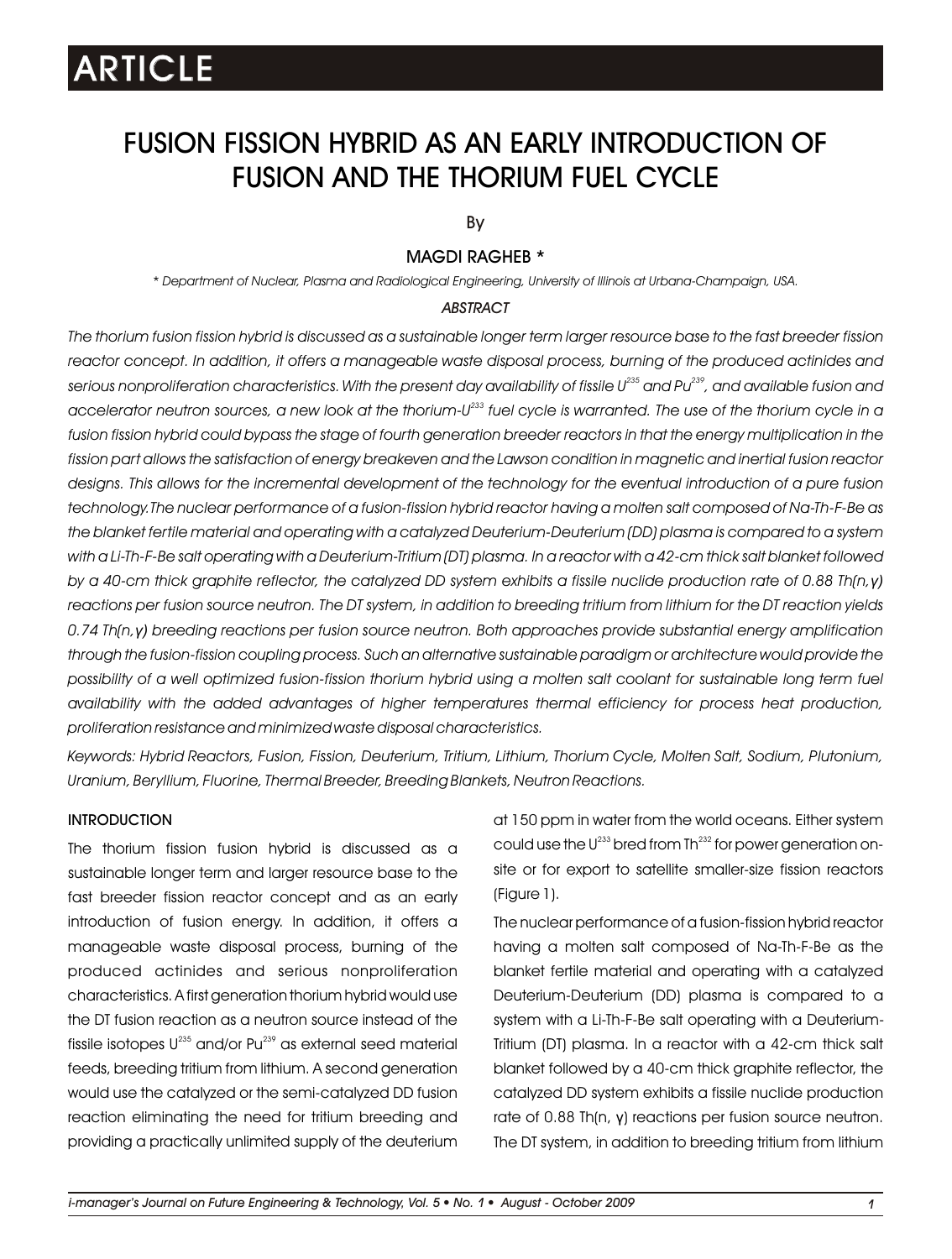

Figure 1. Material flows in the DT (top) and Catalyzed DD fusionfission hybrid (bottom) alternatives with  $U^{233}$  breeding from Th $^{232}$ .

for the DT reaction yields 0.74 Th(n, γ) breeding reactions per fusion source neutron. Both approaches provide substantial energy amplification through the fusion-fission coupling process [1].

The catalyzed DD fusion approach to  ${\sf U}^{\scriptscriptstyle 233}$  breeding from Th<sup>232</sup> offers distinct advantages. It eliminates the need for breeding tritium from lithium in the blanket. The requirement of tritium storage and its environmental leakage hazard are eliminated. Any tritium produced in the plasma of the catalyzed DD cycle can be directly injected into the plasma, so the active tritium inventory in the plasma loop is reduced by a factor of 3 compared with the DT fusion cycle. In addition, the competition for the available neutrons to compete for fusile and fissile breeding as occurs in the DT system is eliminated, leading to higher fissile breeding in the catalyzed DD cycle. Continuous extraction of the bred  $U^{233}$  and its Pa<sup>233</sup> precursor from a molten salt would lead to a blanket relatively clean from fission products contamination, neutron poisoning and power swings caused by fissioning of the produced U $^{233}$  as would occur in a solid blanket [2].

1. Historical Background and Technical Justification

The thorium fission fuel cycle was investigated over the period 1950-1976 in the Molten Salt Breeder Reactor (MSBR) at the Oak Ridge National Laboratory (ORNL) as well as in the pilot Shippingport fission reactor plant, which was a replica of a naval reactor design, and operated for 5 years on a single load of fuel and ended the run with more bred fissile fuel  $U^{233}$  fuel than the fissile  $U^{235}$  feed that it was started with.

The existing  $U^{238}\text{-}U^{235}$  fuel cycle has been favored to the Th<sup>232</sup>-U<sup>233</sup> for historical reasons. The early reactors needed to be powered using the U $^{235}$  isotope that occurs in natural uranium to produce  $Pu^{239}$  from  $U^{238}$ . Thorium could not have been used since it is fissionable but not fissile to build a self sustained chain reaction.

In a natural-uranium fuelled reactor using heavy water D<sub>2</sub>O as a coolant/moderator, about 1 gram per day of Pu $^{239}$  is produced by neutron capture in  $U^{238}$  per MW of thermal power at low  $U^{235}$  burnup. Production of the fissile  $U^{233}$  isotope requires the irradiation of the fertile Th $^{232}$ isotope in a neutron spectrum. The thermal neutron absorption cross section of Th $^{232}$  is 3 times that of U $^{238}$ , and at the maximum 7 percent ThO<sub>2</sub> needed to maintain criticality in a Heavy Water Reactor (HWR), only 0.2  $gm/day$  per MW of  $U^{233}$  can be produced at low fuel burnup rates below 1,000 thermal megawatts per ton of heavy U metal (MWd / tU). Thus most of the fissile breeding in a HWR would be as  $Pu^{239}$  and not as  $U^{233}$ .

With the availability of uranium enrichment capabilities, the fissile production can be shifted towards  $U^{232}$ production with highly enriched  $U^{235}$  fuel. In fact, the USA produced most of its fissile  $Pu^{239}$  as well as fusile tritium in its heavy water reactors at Savannah River using highly enriched naval reactors fuel as a driver neutron source and depleted uranium metal and a LiAl alloy as target elements.

With the present day availability of fissile  $U^{235}$  and  $Pu^{239}$ , and available fusion and accelerator neutron sources, a new look at the thorium cycle is warranted. Since no more than 7 percent of ThO<sub>2</sub> fuel can be added to a HWR before criticality would not be achievable, this suggests that fusion and accelerator sources are the appropriate alternative for the implementation of the Th fuel cycle.

India, considering its large thorium resources but limited uranium resources has adopted a three stages plan to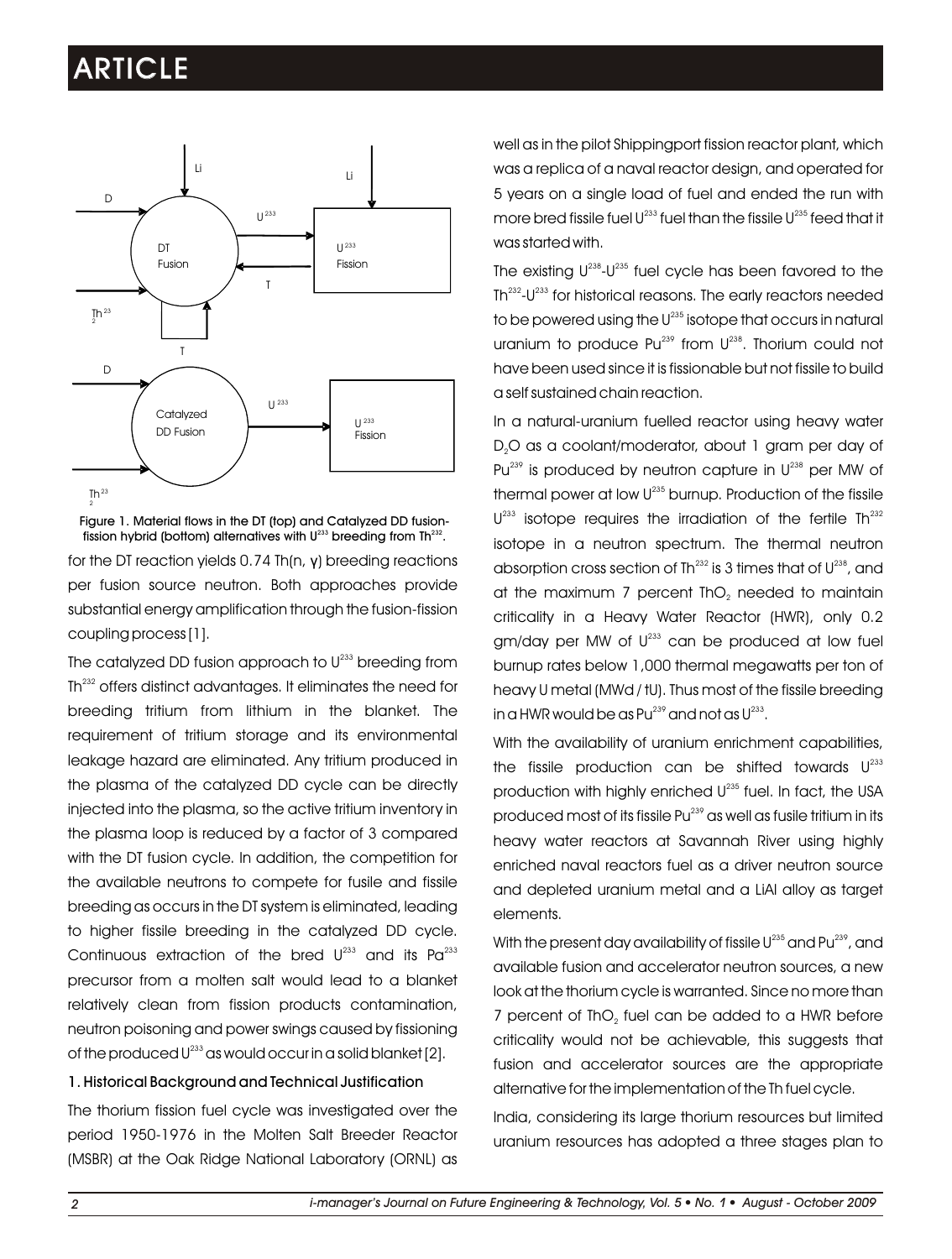implement the thorium fuel cycle. The first stage involves the use of HWRs fueled by natural uranium and Light Water Reactors, LWRs fueled by Low Enriched Uranium (LEU). In the second stage, the plutonium extracted from the spent fuel of these reactors would be used as a startup fuel for liquid sodium cooled fast reactors. In the third stage, the  $\mathsf{U}^{233}$  produced by neutron capture in Th $^{232}$ blankets in the fast breeder reactors would be mixed with thorium and used to start up HWRs and High temperature Gas Cooled Reactors (HTGRs) using a closed U<sup>233</sup>-Th<sup>232</sup> fuel cycle for the long term.

Whereas the  $U^{233}$ -Th<sup> $232$ </sup> fuel cycle is undergoing a grassroots scientists and engineers as well as members of the public revival as a replacement of the existing LWRs system, there exists a highly promising approach in its use in fusion-fission hybrid reactors as an eventual bridge and technology development for future pure fusion reactors, bypassing the intermediate stage of the fast fission breeder reactors.

It may be a suitable time to leap to the proposed approach to take advantage of the Th cycle benefits in the form of a well optimized fission-fusion thorium hybrid. Such an alternative sustainable paradigm or architecture would provide the possibility of long term fuel availability with the added advantages of higher temperatures thermal efficiency for process heat production, the possibility of dry cooling in arid areas of the world, proliferation resistance and minimal waste disposal characteristics.

### 2. High Temperature Gas Cooled Reactor HTGR, Solid Fuel Thermal Thorium Breeders

High Temperature graphite moderated reactor designs have historically used thermal breeding within the Th $^{232}$ -U $^{233}$ fuel cycle. The smaller modular designs of HTGRs have been under development beginning with a design originating in Germany in 1979. The supporting HTGR technology has been under development with major programs in the UK, the USA and Germany from the 1950's through the early 1990's. Important milestones have been achieved in the design and successful operation of three steel vessel HTGRs during the 1960's and 1970's, and in the

production and demonstration of robust, high quality fuel and other key elements of the technology.

The technology has developed along two distinct paths: pebble bed fuel consisting of ceramic spheres 6 cm in diameter with continuous refueling, and prismatic fuel consisting of hexagonal blocks approximately 35 cm across the flats and 75 cm in height with periodic batch refueling. Both fuel systems utilize ceramic coated microparticles of less than 1 millimeter in diameter.

### 3. The Pebble Bed Modular Reactor( PBMR)

The pebble Bed Modular Reactor conceptual design, PBMR was pursued jointly by the Exelon Corporation in the USA and South Africa's state owned utility Eskom. This concept is a high temperature helium cooled reactor with unit sizes of 110 MWe. These small sizes can be factory built before assembly at a site.

This design depends on fuel in the form of pebbles 6 cm in diameter. About 400,000 of these pebbles lie within a graphite lined vessel that is 20 m high and 20 m in diameter. Each pebble contains about 15,000 fuel particles where the fuel is enclosed in layers of pyrolitic graphite and silicon carbide.

The use of graphite as fuel element cladding, moderator, core structural material, and reflector, provides the reactor with a high degree of thermal inertia. A core melt situation would be practically unlikely, since a large difference exists between the normal average operating temperature of 1,095 degrees C, and the maximum tolerable fuel temperature of 2,800 degrees C.

Helium at a temperature of about 500 degrees C is pumped in at the top of the reactor, and withdrawn after sufficient burnup from the bottom of the reactor. The coolant gas extracts heat from the fuel pebbles at a temperature of 900 degrees C. The gas is diverted to three turbines. The first two turbines drive compressors, and the third drives an electrical generator from which electrical power is produced.

Upon exit from the compressors or generator, the gas is at 530 degrees C. It passes through recuperators where it loses excess energy and leaves at 140 degrees C. A water cooler takes it further to about 30 degrees C. The gas is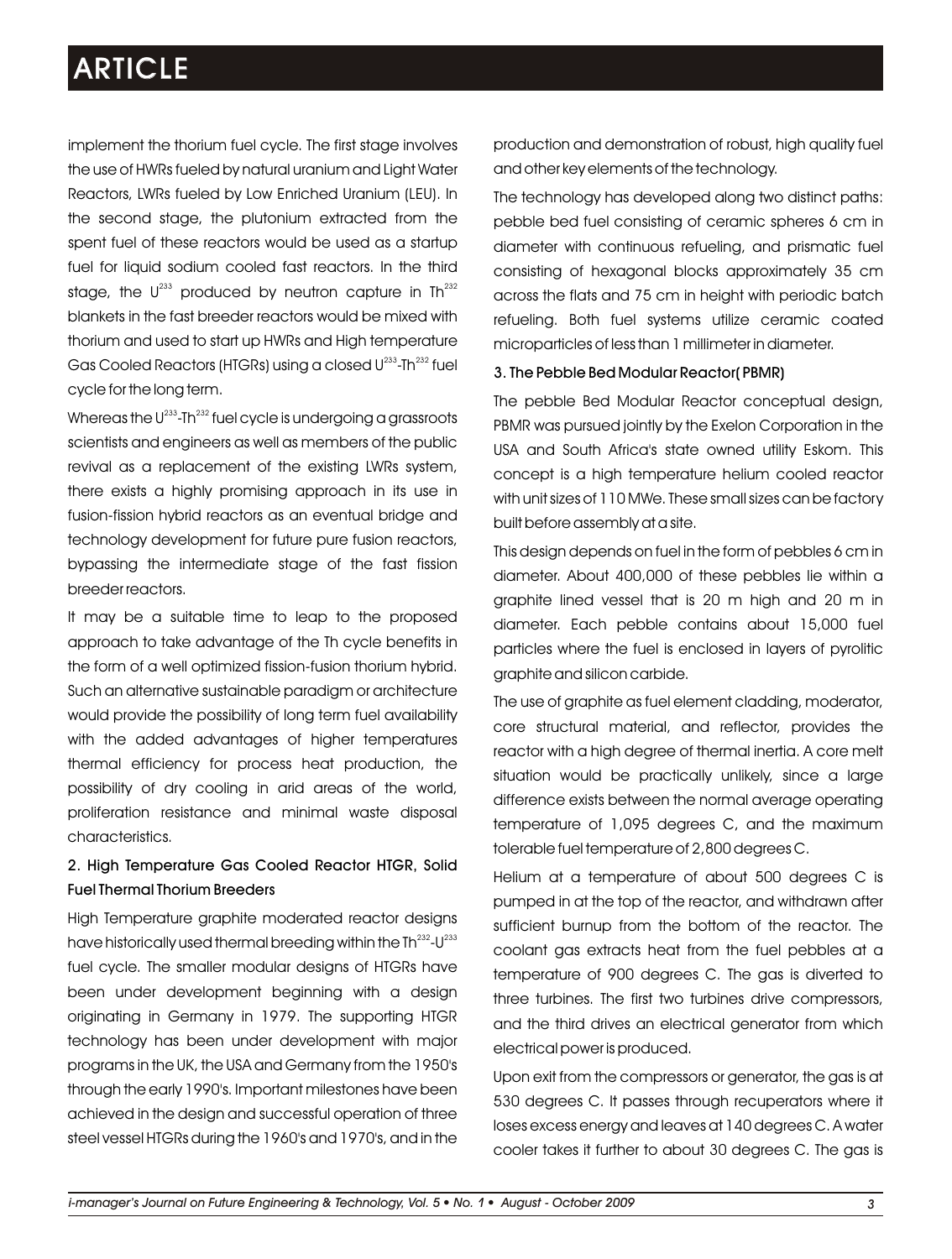then repressurized in a turbo-compressor. It then moves back to the regenerator heat-exchanger, where it picks up the residual energy before being fed to the reactor.

Refueling is done online, eliminating refueling outages. The PBMR would shut down every few years for maintenance of other mechanical parts of the plant. The staff would be constantly taking pebbles out of the bottom, checking their burnup, eliminating any leakers, and then reloading them back from the top, or adding fresh pebbles to replace the discarded ones..

The spent fuel pebbles are passed pneumatically to large storage tanks at the base of the plant. This storage space can hold all spent fuel throughout the plant's life. These tanks can hold the fuel for 40 to 50 years after shutdown. About 2.5 million walls are normally used over the 40 years design life of a typical reactor. The silicon carbide coating on the fuel particles can isolate the fission products, at least in theory for a million years. For permanent storage, these pebbles are easier to store than fuel rods from PWRs.

The PBMR is expected to have an overall thermal efficiency of bout 40-42 percent. It operates at a low power density of less than 4.5 MW/m $^{\circ}$ , compared with a value of 100 for a PWR.

The economic advantage of the PBMR is that it can allow a utility to make a decision on investing about 120 million dollars rather than the 2-3 billion dollars for other power plants. In addition, the construction time can be reduced to the 18-36 months level as opposed to the 5 or more years for light water reactors. The operating costs of the concept because of the staffing characteristics and the lower fuel costs. It can satisfy the information technology needs which are increasing the load demand in the USA at 4-4 1/2 percent rate per year, for instance around Chicago.

It possesses a high degree of inherent safety. The worst case scenario would produce temperatures below fuel damage temperatures.

The design provides a containment structure provide for regulatory needs only the reason is that the type of accidents envisioned would take hours to days to develop, as compared to minutes in PWRs. In the USA a Nuclear Regulatory Commission (NRC) policy statement designated as SECY 93-092, provides guidance in this regard. It concludes that conventional containment is not needed for such a design. Nevertheless, the PBMR design allows for the release of the helium coolant in the case of a loss of coolant accident. The containment structure is there to intercept any fission products release within days of the initiation of any accident.

The design would require a smaller Emergency Planning Zone (EPZ). The control rods are used only for compensating for the initial heat up and for achieving full cold shutdown. For temperature control, the helium pressure is lowered or raised. To decrease the power level, the temperature is decreased by increasing the helium pressure and vice versa.

In a bridging to a helium economy in the future, high temperature systems can be used to dissociate water into oxygen and hydrogen on a global scale. This would satisfy in a nonpolluting manner the needs of both industrialized and developed nations. Expectations are for the doubling of electricity demand worldwide by 2020.

#### 4. The Molten Salt Thorium Cycle

In solid fuel reactors the fission product Xenon $^{\text{35}}$  acts as a neutron poison and remains confined in the fuel. In the fluid fuelled thorium cycle it can be readily removed.

The use of a molten salt offers the possibility of developing a sophisticated reprocessing approach eliminating the Np, Am and Cm actinides from the cycle without criticality constraints. One can think about feeding them back into the reactor for eventual fissioning. Their fissioning would be more prominent in a fast neutron spectrum in the case of the hybrid than it would be in a thermal neutron spectrum in the case of a fission system. The current molten salt reprocessing involves:

a) The chemical separation of the bred  $U^{233}$  by fluorination to the uranium hexafluoride gas  $U^{233}F_{\delta}$ , and later its reduction into the  $U^{233}F_4$  powder for reincorporation into the liquid fuel stream.

b) The strong neutron absorber bred Pa<sup>233</sup> is stripped using metallic bismuth, and allowing it enough time to decay into  $U^{233}$  to be returned to the fuel stream again.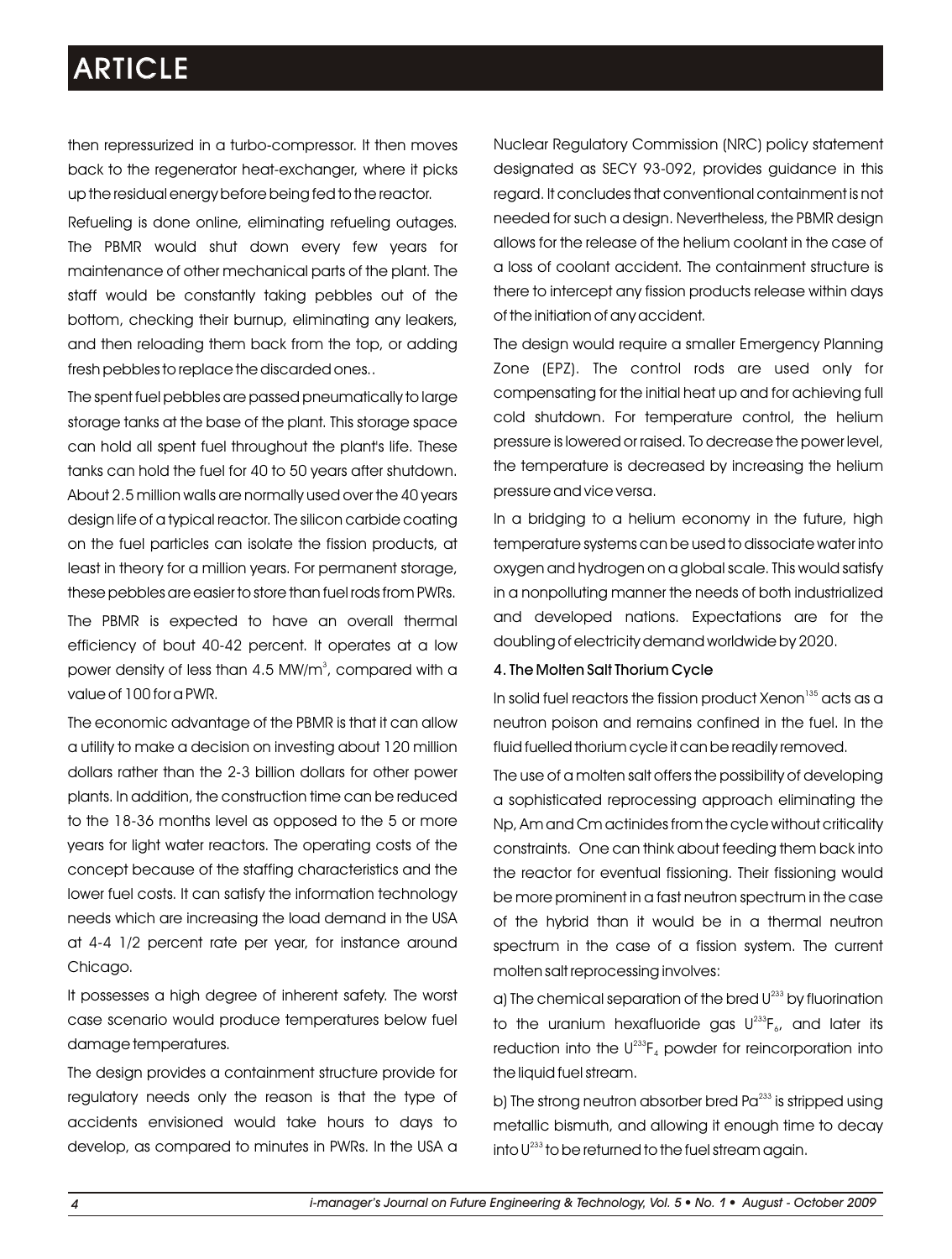c) The remaining salt is distilled to remove the lighter fission products, with the transuranics remaining in the stream to be burned in the reactor.

### 5. Fourth Generation Molten Salt Reactor: MSR

As one of six Fourth Generation reactors concepts under consideration, the Molten Salt Reactor (MSR) system produces fission power in a circulating molten salt fuel mixture with an epithermal neutron spectrum reactor with graphite core channels, and a full actinide recycle fuel cycle. The MSR can be designed to be a thermal breeder using the Th $^{232}$  to U $^{233}$  fuel cycle.

In the MSR system, the fuel is a circulating liquid mixture of sodium, zirconium, and uranium fluorides. The molten salt fuel flows through graphite core channels, producing an epithermal spectrum. The heat generated in the molten salt is transferred to a secondary coolant system through an intermediate heat exchanger, and then through a tertiary heat exchanger to the power conversion system. The reference plant has a power level of 1,000 MWe. The system has a coolant outlet temperature of 700  $^{\circ}$ C, possibly ranging up to 800 °C, affording improved thermal efficiency.

The closed fuel cycle can be tailored to the efficient burnup of plutonium and the minor actinides. The MSR's liquid fuel allows addition of actinides such as plutonium and avoids the need for fuel fabrication. The actinides and most fission products form fluorinides in the liquid coolant. Molten fluoride salts have excellent heat transfer characteristics and a very low vapor pressure, which reduce stresses on the vessel and piping.

An Engineered Safety Feature, ESF involves a Freeze Plug where the coolant is cooled into a frozen state. Upon an unforeseen increase in temperature, this plug would melt leading to the dumping of the coolant into emergency dump tanks. In the absence of moderation by the graphite, the coolant would reside there in a subcritical safe state until pumped back into the core.

Research and development on that concept addresses the selection of a fuel salt with small neutron cross section of the fuel solvent, radiation stability, and a negative temperature coefficient of reactivity. It needs a low melting point good thermal stability, low vapor pressure and adequate heat transfer and viscosity coolant. The secondary salt must be corrosion resistant to the primary salt. Graphite as a moderator would have to be replaced every four years due to radiation damage to its matrix.

### 6. Fusion Island Considerations

For an immediate application of the fusion hybrid using the Th cycle, the DT fusion fuel cycle can be used:

 $_{1}D^{2}$ + $_{1}T^{3}$  $\rightarrow$ <sub>2</sub>He<sup>4</sup>(3.52 MeV)+<sub>0</sub>n<sup>1</sup>(14.06 MeV)+17.58 MeV (1) The tritium would have to be bred from the abundant supplies of lithium using the reactions

 $\text{Li}^{6} + \text{n}^{1}$ (thermal) $\rightarrow$  <sub>2</sub> He<sup>4</sup>(2.05 MeV)+  $\text{T}^{3}$ (2.73 MeV) + 4.78 MeV  $\text{Li} + \text{n} (\text{fast}) \rightarrow {}_{2}\text{He} + \text{n} + \text{T} - 2.47 \text{ MeV}$  (2) 3 0 1 7 1 4 1 3  $_{3}$ Li + n (fast) $\rightarrow$ <sub>2</sub> He + n + T- 2.47 MeV

In this case a molten salt containing Li for tritium breeding as well as Th for U $^{233}$  breeding can be envisioned

### $LiF.BeF, ThF<sub>4</sub>$

For a practically unlimited supply of deuterium from water at a deuterium to hydrogen ratio of  $D/H = 150$  ppm in the world oceans, one can envision the use of the catalyzed DD reaction in the fusion island:

$$
{}_{1}D^{2} + {}_{1}D^{2} \rightarrow {}_{1}T^{3}(1.01) + {}_{1}H^{1}(3.03) + 4.04 \text{ MeV}
$$
  
\n
$$
{}_{1}D^{2} + {}_{1}D^{2} \rightarrow {}_{2}He^{3}(0.82) + {}_{0}n^{1}(2.45) + 3.27 \text{ MeV}
$$
  
\n
$$
{}_{1}D^{2} + {}_{1}T^{3} \rightarrow {}_{2}He^{4}(3.52) + {}_{0}n^{1}(14.06) + 17.58 \text{ MeV}
$$
  
\n
$$
{}_{1}D^{2} + {}_{2}He^{3} \rightarrow {}_{2}He^{4}(3.67) + {}_{1}H^{1}(14.67) + 18.34 \text{ MeV}
$$

 $6_1D^2 \rightarrow 2_1H^1 + 2_2He^4 + 2_0n^1 + 43.23MeV$  (3) with each of the five deuterons contributing an energy release of  $43.23/6 = 7.205$  MeV.

For plasma kinetic reactions temperatures below 50 keV, the DHe<sup>3</sup> reaction is not significant and the energy release would be  $43.23 - 18.34 = 24.89$  with each of the five deuterons contributing an energy release of  $24.89/5 =$ 4.978 MeV.

$$
{}_{1}D^{2} + {}_{1}D^{2} \rightarrow {}_{1}T^{3}(1.01) + {}_{1}H^{1}(3.03) + 4.04 \text{ MeV}
$$
  
\n
$$
{}_{1}D^{2} + {}_{1}D^{2} \rightarrow {}_{2}He^{3}(0.82) + {}_{0}n^{1}(2.45) + 3.27 \text{ MeV}
$$
  
\n
$$
{}_{1}D^{2} + {}_{1}T^{3} \rightarrow {}_{2}He^{4}(3.52) + {}_{0}n^{1}(14.06) + 17.58 \text{ MeV}
$$
  
\n
$$
5 {}_{1}D^{2} \rightarrow {}_{1}H^{1} + {}_{2}He^{3} + {}_{2}He^{4} + 2 {}_{0}n^{1} + 24.89 \text{ MeV}
$$
  
\nIn this case, there would be no need to breed tritium, and

the lithium can be replaced by Na in a molten salt with the following composition:

*NaF .BeF<sup>2</sup> .ThF<sup>4</sup>*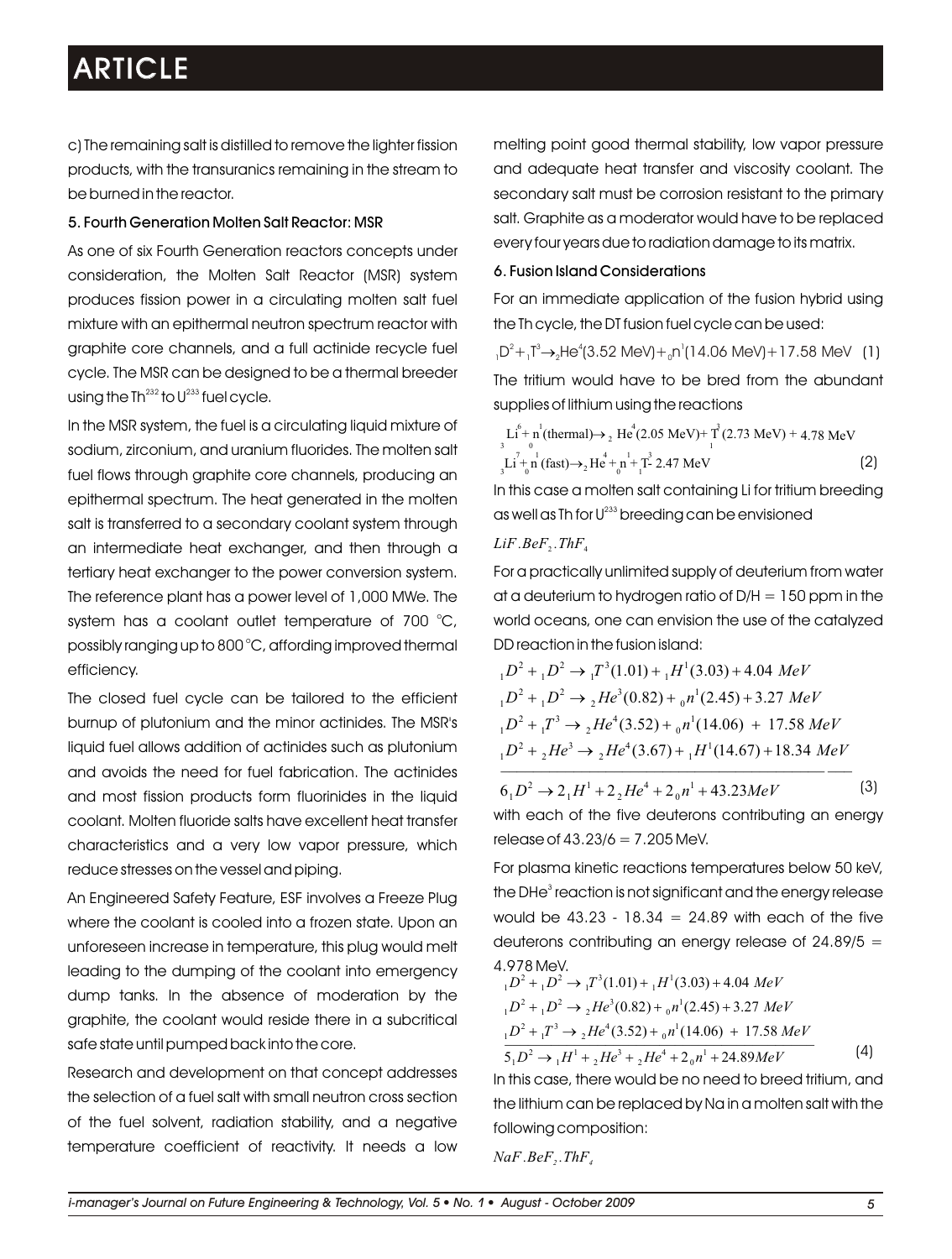With a density and percentage molecular composition of:

$$
\rho = 4.52 \frac{gm}{cm^3}(71 - 2 - 27 \text{ Mol\%})
$$

7. Conceptual Reactor Configuration and Computational Model

A one dimensional computational model considers a plasma cavity with a 150 cm radius. The plasma neutron source is uniformly distributed in the central 100 cm radial zone and is isolated from the first structural wall by a 50 cm vacuum zone.

The blanket module consists of a 1 cm thick Type 316 stanless steel first structural wall that is cooled by a 0.5 cm thick water channel, a 42 cm thick molten salt filled energy absorbing and breeding compartment, and a 40 cm thick graphite neutron reflector(Table 1).

The molten salt and graphite are contained within 1 cm thick Type 316 stainless steel structural shells(Table 2).

### 8. Breeding Estimates

Computations were conducted using the one dimensional discrete ordinates transport ANISN code with  $\alpha P_3$  Legendre expansion and an  $S_{12}$  angular quadrature.

The catalyzed DD system exhibits a fissile nuclide production rate of 0.880 Th(n, γ) reactions per fusion source neutron. The DT system, in addition to breeding tritium from lithium for the DT reaction yields 0.737 Th(n, γ)

| Material          | Zone         | Outer<br>Radius<br>(c <sub>m</sub> ) | Thickness<br>(Cm) | Remarks                                                                      |
|-------------------|--------------|--------------------------------------|-------------------|------------------------------------------------------------------------------|
| Plasma            | 1            | 100.0                                | 100.0             | DT(14.06 MeV) or,<br>Catalyzed DD (50 % 2.45 MeV<br>+50 % 14.06 MeV)         |
| Void              | $\mathbf{2}$ | 150.0                                | 50.0              | Vacuum zone                                                                  |
| First wall        | 3            | 151.0                                | 1.0               | Type 316 stainless steel                                                     |
| Water coolant     | 4            | 151.5                                | 0.5               | H <sub>2</sub> O cooling channel                                             |
| Structure         | 5            | 152.5                                | 1.0               |                                                                              |
| Molten salt       | 6            | 194.5                                | 42.0              | NaF.BeF2.ThF4 or: LiF.BeF "ThF,<br>$p=4.52$ gm/cm <sup>3</sup> (71-2-27mol%) |
| Structure         | 7            | 195.5                                | 1.0               | Type 316 stainless steel                                                     |
| Neutron reflector | 8            | 235.5                                | 40.0              | Graphite as $C^{12}$                                                         |
| Structure         | 9            | 236.5                                | 1.0               | Type 316 stainless steel                                                     |
| Albedo            | 10           |                                      |                   | 20 percent albedo surface to<br>simulate neutron and gamma<br>ray reflection |

Table 1. Fusion-Fission Reactor Geometrical Model.

| <b>Material</b>                                                                                                                                      | Composition                                                                                       | <b>Nuclide Density</b><br>[Nuclei/(b.cm)]                                                                                                               |
|------------------------------------------------------------------------------------------------------------------------------------------------------|---------------------------------------------------------------------------------------------------|---------------------------------------------------------------------------------------------------------------------------------------------------------|
| 1. LiF.BeF, $\cdot$ ThF <sub>4</sub> salt<br>$p = 4.52$ gm/cm <sup>3</sup><br>71-2-27 mol %                                                          | $3^{\text{Li}^6}$<br>3Li <sup>7</sup><br>$4^{\text{Be}^9}$<br>$90^{\text{Th}^{230}}$<br>$9F^{19}$ | $1.414x10^{3}$<br>$1.744x10^{2}$<br>$5.310x10^{-4}$<br>$7.169x10^{3}$<br>$4.859x10^{2}$                                                                 |
| 2. NaF.BeF <sub>2</sub> .ThF <sub>4</sub> salt<br>$p = 4.52$ gm/cm <sup>3</sup><br>71-2-27 mol %                                                     | $_{11}$ Na <sup>23</sup><br>$_4$ Be <sup>9</sup><br>$_{90}$ Th <sup>230</sup><br>$9F^{19}$        | $1.697x10^{2}$<br>4.799x10 <sup>-4</sup><br>$6.452x10^{-3}$<br>$4.373x10^{2}$                                                                           |
| 3. Type 316 stainless steel<br>63.6 wt% Fe, 18 wt% Cr, 13 wt% Ni,<br>2.6 wt% Mo, 1.9 wt% Mn, 0.9 wt%<br>$(Si+Ti+C)$<br>$P = 7.98$ gm/cm <sup>3</sup> | С<br>Si<br>Ti<br>Cr<br>Mn<br>Fe<br>Ni<br>Mo                                                       | $1.990x10^{-4}$<br>$1.360x10^{3}$<br>4.980x10 <sup>-5</sup><br>$1.150x10^{2}$<br>$1.650x10^{-3}$<br>$5.430x10^{2}$<br>$1.060x10^{2}$<br>$1.290x10^{-3}$ |
| 4. Graphite<br>$p = 2.25$ gm/cm <sup>3</sup>                                                                                                         | C                                                                                                 | $1.128 \times 10^{-1}$                                                                                                                                  |
| 5. H <sub>2</sub> O<br>$p = 1.0$ gm/cm <sup>3</sup>                                                                                                  | Н<br>O                                                                                            | $6.687x10^{2}$<br>$3.343x10^{2}$                                                                                                                        |

#### Table 2. Fusion-Fission Material Compositions.

breeding reactions per fusion source neutron. Both approaches provide substantial energy amplification through the fusion-fission coupling process(Table 3).

The largest Th(n,γ) reaction rate (0.966) occurs when the sodium salt is used in conjunction with the DT reaction. For this case, however, the tritium required to fuel the plasma must be supplied to the system, since that produced in the blanket would be negligible  $(3.18x10<sup>3</sup>)$ . A system of such kind has been proposed and studied by Blinken and Novikov.

For the catalyzed DD plasma, the Th(n,γ) reaction rate is 0.880 in the sodium salt compared with 0.737 obtained in the DT system using the lithium salt. For the DT system the tritium production rate is 0.467 tritium nuclei per source neutron. The tritium production rate is too low to sustain the DT plasma, and an extra supply of the isotope is required to supplement the plasma. This could be internal by allowing some fissions to occur in the blanket supplying extra neutrons, or this could be external in the external satellite fission reactors producing the needed difference as a byproduct and feeding it back to the DT plasma.

The fissile fuel production rate is higher in the DD system because of the absence of lithium in the salt that would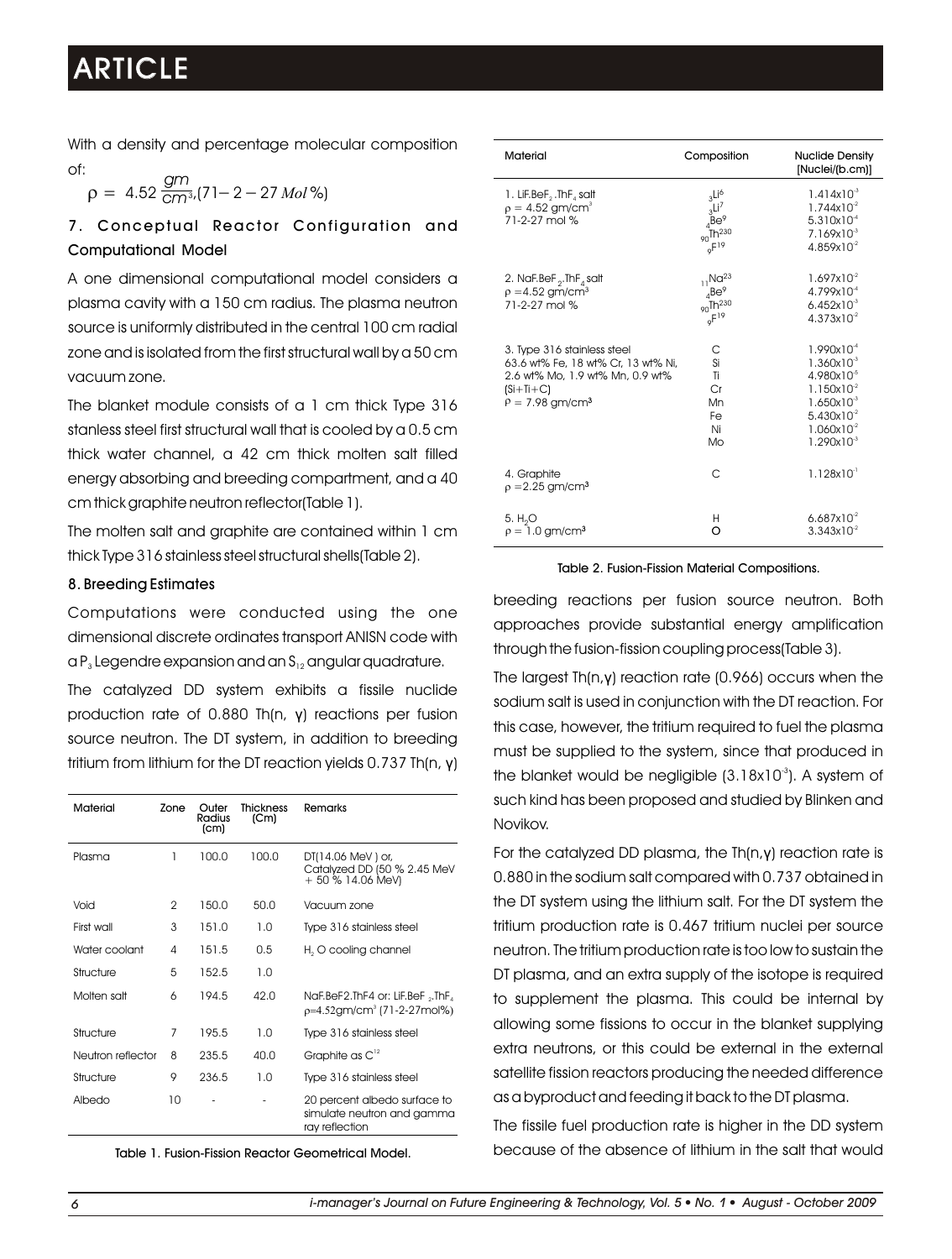| Source                                                     | Li-Be-Th-F Salt         |                                       |                       |                |       |                                  | Na-Be-Th-F Salt          |                |                |          |
|------------------------------------------------------------|-------------------------|---------------------------------------|-----------------------|----------------|-------|----------------------------------|--------------------------|----------------|----------------|----------|
|                                                            | Li <sup>6</sup> (n, a)T | Li <sup>7</sup> (n,n <sup>'</sup> a)T | $Be9$ (n, T)          | F(n,T)         | Total | Th(n, Y)                         | Be <sup>9</sup> (n,I)    | F(n,T)         | Total          | Th(n, y) |
|                                                            |                         |                                       |                       |                |       | (Nuclei / fusion source neutron) |                          |                |                |          |
| DD<br>100% 2.45<br>MeV                                     | 0.311                   | 0.001                                 | $4.03x10 - 10$        | $1.01x10^{-7}$ | 0.312 | 0.579                            | $4.18x10 - 10$           | $1.04x10^{-7}$ | $1.04x10 - 7$  | 0.794    |
| DT<br>100% 14.06<br>MeV                                    | 0.391                   | 0.073                                 | 1.08x10 <sup>-4</sup> | $3.33x10^{-3}$ | 0.467 | 0.737                            | $1.04x10^{-4}$           | $3.08x10 - 3$  | $3.18x10^{-3}$ | 0.966    |
| Catalyzed<br><b>DD</b><br>50% 2.45<br>MeV 50%<br>14.06 MeV | 0.351                   | 0.037                                 | $5.40x10 - 5$         | $1.67x10^{-3}$ | 0.390 | 0.658                            | 5.20 $\times$ 10 $^{-5}$ | $1.54x10 - 3$  | $1.59x10^{-3}$ | 0.880    |

Table 3. Fissile and Fusile Breeding for Sodium and Lithium Salts in DT and DD Symbiotic Fusion-Fission Fuel Factories. Blanket thickness  $= 42$  cm, reflector thickness  $= 40$  cm; no structure in the salt region.

introduce a competition between the Th(n,γ) and the Li°(n,T) reactions.

### 9. Actinides Production

There has been a new interest in the Th cycle in Europe and the USA since it can be used to increase the achievable fuel burnup in LWRs in a once through fuel cycle while significantly reducing the transuranic elements in the spent fuel. A nonproliferation as well as transuranics waste disposal consideration is that just a single neutron capture reaction in  $U^{238}$  is needed to produce  $Pu^{239}$  from  $U^{238}$ :

$$
{}_{0}n^{1} + {}_{92}U^{238} \rightarrow {}_{92}U^{239} + \gamma
$$
  

$$
{}_{92}U^{239} \xrightarrow{23.5m} {}_{93}Np^{239} + {}_{1}e^{0}
$$
  

$$
{}_{93}Np^{239} \xrightarrow{2.35d} {}_{94}Pu^{239} + {}_{1}e^{0}
$$
(5)

whereas a more difficult process of fully 5 successive neutron captures are needed to produce the transuranic  $Np^{237}$  from Th $^{232}$ :

$$
{}_{0}n^{1} + {}_{90}Th^{232} \rightarrow {}_{90}Th^{233} + \gamma
$$
  
\n
$$
{}_{0}n^{1} + {}_{90}Th^{233} \rightarrow {}_{90}Th^{234} + \gamma
$$
  
\n
$$
{}_{90}Th^{234} \xrightarrow{24.1d} {}_{91}Pa^{234} + {}_{1}e^{0}
$$
  
\n
$$
{}_{91}Pa^{234} \xrightarrow{6.70h} {}_{92}U^{234} + {}_{1}e^{0}
$$
  
\n
$$
{}_{0}n^{1} + U_{92}^{234} \rightarrow {}_{92}U^{235} + \gamma
$$
  
\n
$$
{}_{0}n^{1} + U_{92}^{235} \rightarrow {}_{92}U^{236} + \gamma
$$
  
\n
$$
{}_{0}n^{1} + {}_{92}U^{236} \rightarrow {}_{92}U^{237} + \gamma
$$
  
\n
$$
{}_{92}U^{237} \xrightarrow{6.75d} {}_{93}Np^{237} + e_{1}^{0}
$$
  
\n(6)

This implies a low yield of  $Np^{237}$  however, as an odd

numbered mass number isotope posing a possible proliferation concern; whatever small quantities of it are produced, provisions must be provided in the design to have it promptly recycled back for burning in the fast neutron spectrum of the fusion part of the hybrid.

In fact, it is more prominently produced in thermal fission light water reactors using the uranium cycle and would be produced; and burned, in fast fission reactors through the  $(n, 2n)$  reaction channel with  $U^{238}$  according to the much simpler path:

$$
{}_{0}n^{1} + {}_{92}U^{238} \rightarrow 2 {}_{0}n^{1} + {}_{92}U^{237}
$$
  

$$
{}_{92}U^{237} \xrightarrow{6.75d} {}_{93}Np^{237} + {}_{-1}e^{0}
$$
 (7)

A typical 1,000 MWe Light Water Reactor (LWR) operating at an 80 percent capacity factor produces about 13 kgs of Np<sup>237</sup> per year.

This has led to suggested designs where Th $^{232}$  replaces U $^{236}\,$ in LWRs fuel and accelerator driven fast neutron subcritical reactors that would breed  $U^{233}$  from Th $^{232}$ .

#### 10. Physical and Chemical Properties

Thorium (Th) is named after Thor, the Scandinavian god of war. It occurs in nature in the form of a single isotope:  $Th<sup>232</sup>$ . Twelve radioactive isotopes are known for Th. It occurs in Thorite (ThSiO<sub>4</sub>) and Thorianite (ThO<sub>2</sub> + UO<sub>2</sub>). It is 3 times as abundant as uranium in the earth's crust and as abundant as lead and molybdenum. It is commercially obtained from the monazite mineral containing  $3-9$  percent  $ThO<sub>2</sub>$ with other rare-earths minerals. Its large abundance will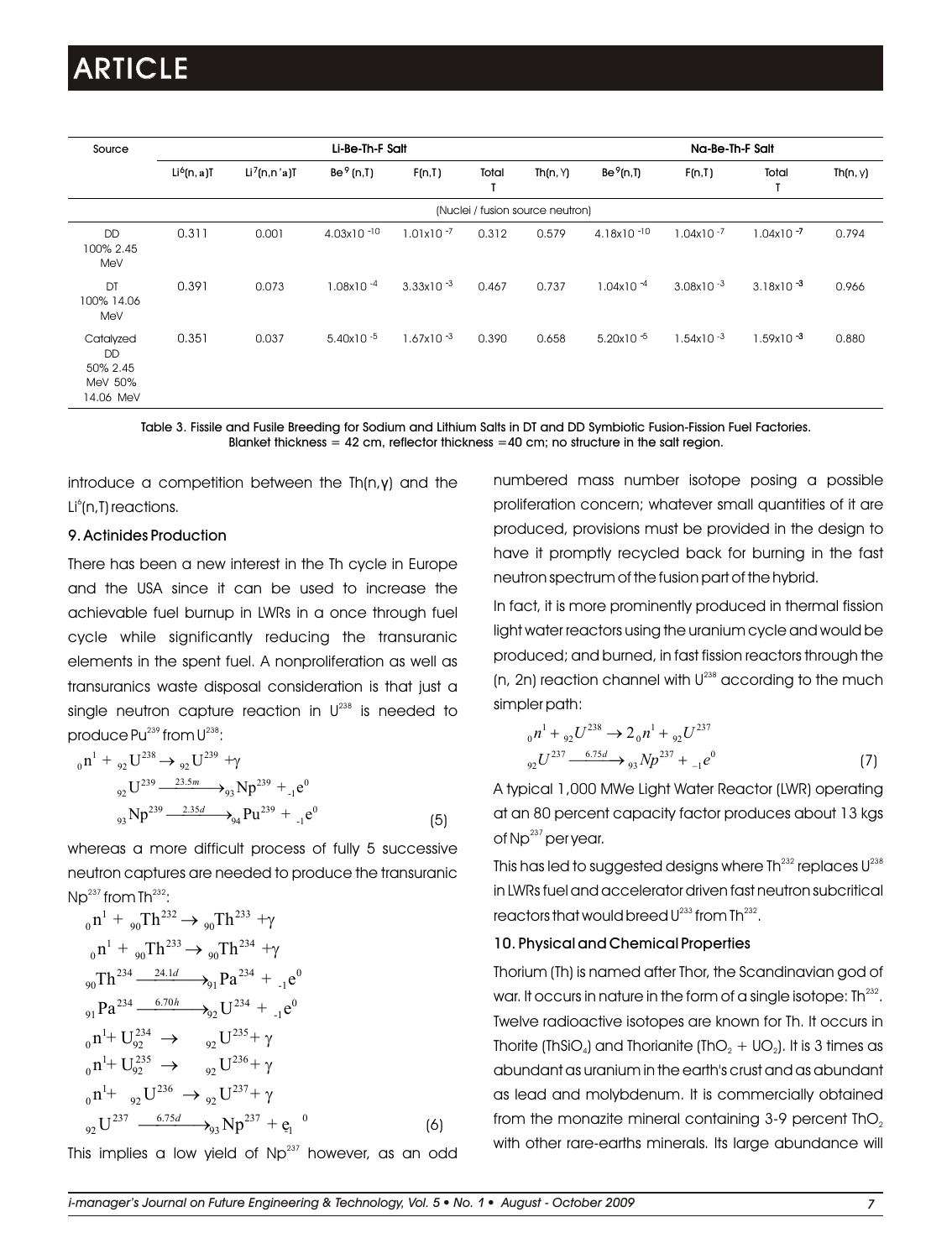make it in the future valuable for electrical energy generation, sea water desalination and hydrogen production with supplies exceeding both coal and uranium combined. This would depend on breeding of the fissile isotope  $U^{233}$  from the fertile isotope Th $^{232}$ according to the breeding reactions:

$$
{}_{0}n^{1} + {}_{90}Th^{232} \rightarrow {}_{90}Th^{233} + \gamma
$$
  
\n
$$
{}_{90}Th^{233} \xrightarrow{22.2m} {}_{91}Pa^{233} + {}_{1}e^{0}
$$
  
\n
$$
{}_{91}Pa^{233} \xrightarrow{27.0d} {}_{92}U^{233} + {}_{1}e^{0}
$$
  
\n(8)

Together with uranium, the thorium's radioactive decay chain leads to stable lead isotopes with a half-life of 1.4 x  $10<sup>10</sup>$  years for Th<sup>232</sup>. It contributes to the internal heat generation in the Earth.

As Th $^{232}$  decays into the stable Pb $^{208}$  isotope, Radon $^{220}$ , initially designated as Thoron, forms in the chain. Rn $^{\rm 220}$  has a low boiling point and exists in gaseous form at room temperature. It poses a radiation hazard through its own daughter nuclei. Radon from uranium and thoron from thorium tests are needed to check for their presence in new homes that are possibly built on rocks like granite or sediments like shale or phosphate rock containing significant amounts of uranium and thorium and their decay daughter nuclei. Adequate ventilation of homes that are over-insulated becomes a design consideration in this case.

Thorium, in the metallic form, can be produced by reduction of ThO<sub>2</sub> using calcium or magnesium in crucibles. Also by electrolysis of anhydrous thorium chloride in a fused mixture of Na and K chlorides, by calcium reduction of Th tetrachloride mixed with anhydrous zinc chloride, and by reduction with an alkali metal of Th tetrachloride.

Thorium is the second member of the actinides series in the periodic table of the elements. When pure, it is soft and ductile, can be cold rolled and drawn and it is a silvery white metal retaining its luster in air for several months. If contaminated by the oxide, it tarnishes in air into a gray then black color.

Thorium oxide has the highest melting temperature of all the oxides at 3,300 degrees C. Just a few other elements and compounds have a higher melting point such as

tungsten and tantalum carbide. Water attacks it slowly, and acids do not attack it except for hydrochloric acid.

Thorium in the powder form is pyrophyric and can burn in air with a bright white light. In portable gas lights, the Welsbach mantle is prepared with ThO<sub>2</sub> with an added 1 percent cerium oxide and other ingredients. As an alloying element in magnesium, it gives high strength and creep resistance at high temperatures. Tungsten wire and electrodes used in electrical and electronic equipment such as electron guns in x-ray tubes or video screens are coated with Th due to its low work function and associated high electron emission. Its oxide is used to control the grain size of tungsten used in light bulbs and in high temperature laboratory crucibles. Glasses for lenses in cameras and scientific instruments are doped with Th to give them a high refractive index and low light dispersion. In the petroleum industry, it is used as a catalyst in the conversion of ammonia to nitric acid, in oil cracking, and in the production of sulfuric acid.

### 11. Abundance and Occurrence

Thorium is more abundant than uranium and provides a fertile isotope for breeding of the fissile uranium isotope  $U^{233}$  in a thermal or fast neutron spectrum. In the Shippingport reactor it was used in the oxide form. In the HTGR it was used in metallic form embedded in graphite. The MSBR used graphite as a moderator and hence was a thermal breeder and a chemically stable fluoride salt, eliminating the need to process or to dispose of fabricated solid fuel elements. The fluid fuel allows the separation of the stable and radioactive fission products for disposal. It also offers the possibility of burning existing actinides elements and does need an enrichment process like the  $U^{235}$ -Pu $^{239}$  fuel cycle.

Thorium is abundant in the Earth's crust, estimated at 120 trillion tons. The monazite black sand deposits are composed of 12 percent of thorium. It can be extracted from granite rocks and from phosphate rocks, rare earths, tin ores, coal ash and uranium mines tailings. It could also be extracted from the ash of coal power plants.

A 1,000 MWe coal power plant generates about 13 tons of thorium per year in its ash. Each ton of thorium can in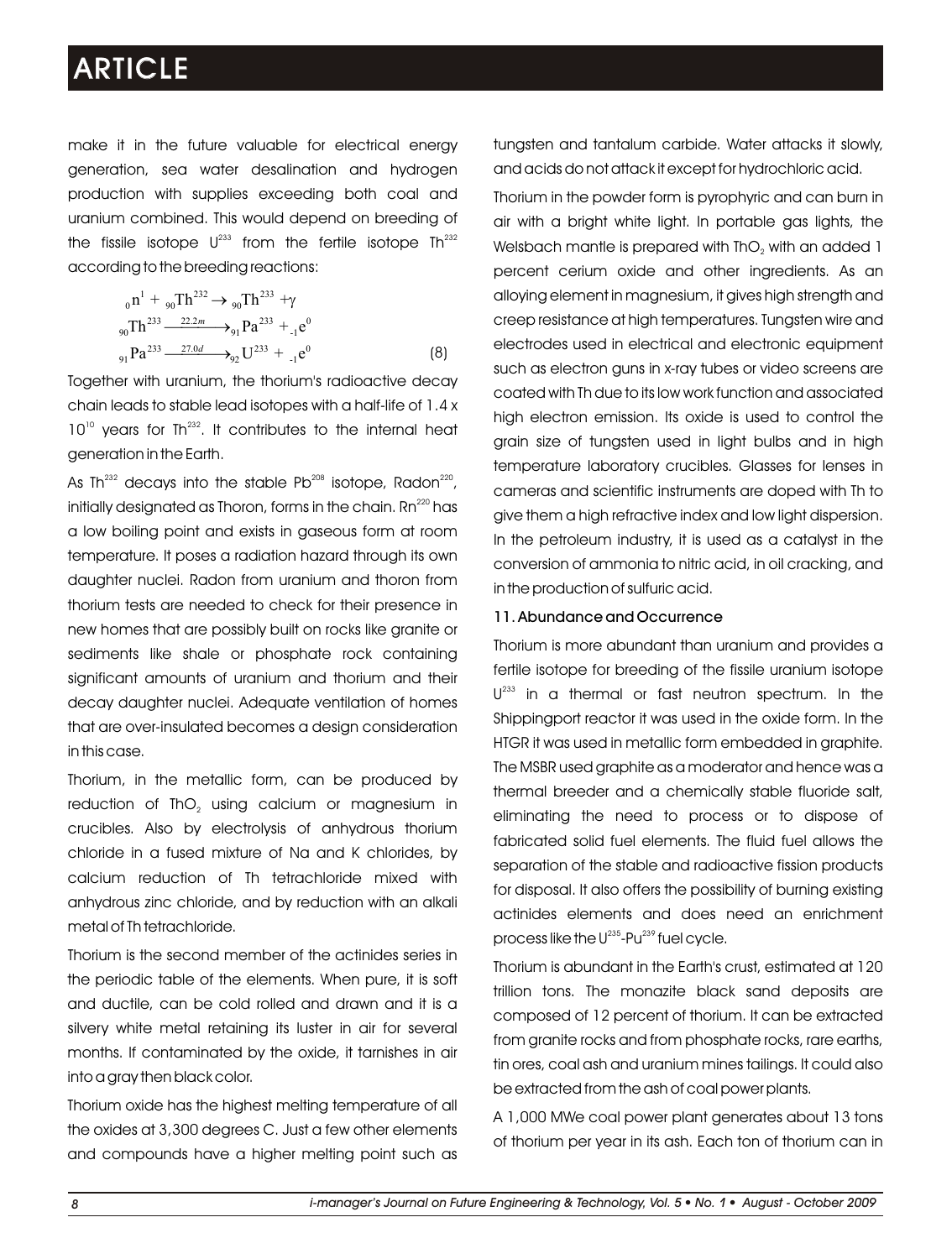turn generate 1,000 MWe of power in a well optimized thorium reactor. Thus a coal power plant can conceptually fuel 13 thorium plants of its own power. From a different perspective, 1 pound of Th has the energy equivalent of 5,000 tons of coal. There are 31 pounds of Th in 5,000 tons of coal. If the Th were extracted from the coal, it would thus yield 31 times the energy equivalent of the coal.

The calcium sulfate or phospho-gypsum resulting as a waste from phosphate rocks processing into phosphate fertilizer contains substantial amounts of unextracted thorium and uranium.

Uranium mines with brannerite ores generated millions of tons of surface tailings containing thoria and rare earths.

The United States Geological Survey (USGS), as of 2008, estimated that the USA has reserves of 915,000 tons of thorium ore existing on properties held by Thorium Energy Inc. in Montana and Idaho. This compares to a previously estimated 160,000 tons for the entire USA.

The next highest global thorium ores estimates are for Australia at 300,000 tons and India with 290,000 tons.

### 12. Characteristics of the Thorium Fuel Cycle

The need for U<sup>235</sup> enrichment for nuclear naval propulsion and for nuclear devices using both  $\mathsf{U}^{^{235}}$  and  $\mathsf{Pu}^{^{239}}$  were factors in favoring the adoption of the  $\mathsf{U}^{^{235}}$  fuel cycle. Historically, among the nuclear energy pioneer scientists, Enrico Fermi advocated the use of the U $^{235}$ -Pu $^{239}$  fuel cycle,  $\,$ whereas Eugene Wigner favored the longer term  $\text{Th}^{232}\text{-}U^{233}$ fuel cycle. Pu<sup>239</sup> is considered a better fuel for fast reactors using liquid metals such as sodium or lead as coolants. The thorium cycle technology was tested in the Shippingport pilot plant during the 1970-1980 period.

The MSBR operates at low pressures implying a higher level of safety than existing Light Water Reactors (LWRs) where depressurization can lead to the water coolant flashing into steam leading to a Loss of Coolant Accident (LOCA). It can operate at high temperatures, implying a higher thermal efficiency reaching 50 percent compared with 33 percent in the LWR system. It offers the possibility of high temperature process heat production for hydrogen production as a fission energy carrier for use as a transportation fuel in a fuel cells based infrastructure.

The MSBR was 100-300 times more fuel efficient than the LWR, reducing the volume of the disposed fission products waste and using for centuries the existing stockpiles of thorium and uranium. Over the last 40 years, \$25 million have been collected into a trust fund from the electrical utilities to fund waste disposal facilities. A part of these could be used for the development of the thorium fuel cycle preventing the creation of new long-lived nuclear waste.

### 13. Advantages of the Thorium Fuel Cycle

The following advantages of the thorium fuel cycle over the  $U^{235}$ -Pu $^{239}$ fuel cycle can be enumerated:

1. Breeding is possible in both the thermal and fast parts of the neutron spectrum with a regeneration factor of  $n > 2$ (Figure 2).

2. Expanded nuclear fuel resources due to the higher abundance of the fertile Th232 than U238. The USA proven resources in the state of Idaho amount to 600,000 tons of 30 percent of Th oxides. The probable reserves amount to 1.5 million tons. There exists about 3,000 tons of already milled thorium in a USA strategic stockpile stored in Nevada.

3. Lower nuclear proliferation concerns due to the reduced limited needs for enrichment of the U235 isotope that is needed for starting up the fission cycle and can then be later replaced by the bred  $U^{233}$ . The fusion fission fusion hybrid totally eliminates that need.

4. A superior system of handling fission products wastes than other nuclear technologies and a much lower production of the long lived transuranic elements as waste. One ton of natural Th<sup>232</sup>, not requiring enrichment, is needed to power a 1,000 MWe reactor per year compared with about 33 tons of uranium solid fuel to produce the same amount of power. The thorium just needs to be purified then converted into a fluoride. The same initial fuel loading of one ton per year is discharged primarily as fission products to be disposed of for the fission thorium cycle.

5. Ease of separation of the lower volume and short lived fission products for eventual disposal.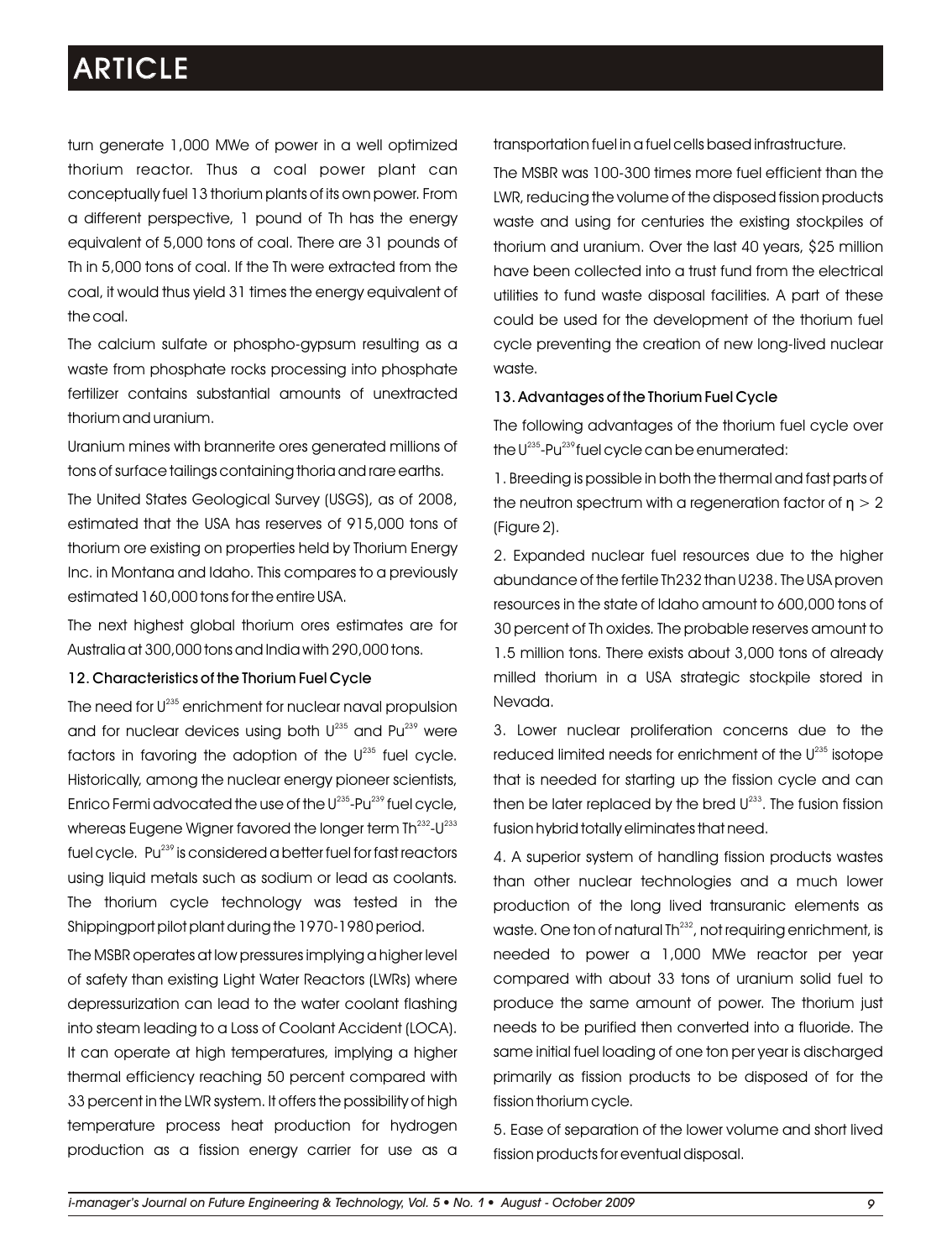6. Higher fuel burnup and fuel utilization than the  $\mathsf{U}^{235}\text{-}\mathsf{P} \mathsf{u}^{239}$ cycle.

7. Enhanced nuclear safety associated with better temperature and void reactivity coefficients and lower excess reactivity in the core.

8. With a tailored breeding ratio of unity, a fission thorium fuelled reactor can generate its own fuel, after a small amount of fissile fuel is used as an initial loading.

9. The operation at high temperature implies higher thermal efficiency with a Brayton gas turbine cycle instead of a Joule or Rankine steam cycle, and lower waste heat that can be used for desalination or space heating. If thermal efficiency can be sacrified, an open air cooled cycle can be contemplated eliminating the need for cooling water and the associated heat exchange equipment.

10. A thorium cycle for base-load electrical operation would a perfect match to peak-load cycle wind turbines generation. The produced wind energy can be stored as compressed air which can be used to cool a thorium open cycle reactor, substantially increasing its thermal efficiency, yet not requiring a water supply for cooling.

11. The unit powers are scalable over a wide range for different applications such as process heat or electrical production. Units of 100 MWe each can be designed, built and combined for larger power needs.



12. Operation at atmospheric pressure without

Figure 2. Regeneration Factor as a Function of Neutron Energy for the different Fissile Isotopes.

pressurization implies the use of standard equipment with a lower cost than the equipment operated at high pressure in the LWRs cycle.

### 14. Nonproliferation Characteristics

The hard gamma rays associated with the decay chain of the formed isotope  $U^{232}$  with a half life of 72 years and its spontaneous fission makes the  $U<sup>233</sup>$  in the thorium cycle with high fuel burnup a higher radiation hazard from the perspective of proliferation than  $Pu^{239}$  [3].

The  $U^{232}$  is formed from the fertile Th $^{232}$  from two paths involving an (n, 2n) reaction, which incidentally makes Th $^{232}$  a good neutron multiplier in a fast neutron spectrum:

$$
{}_{0}n^{1} + {}_{90}Th^{232} \rightarrow 2 {}_{0}n^{1} + {}_{90}Th^{231}
$$
  
\n
$$
{}_{90}Th^{231} \xrightarrow{25.52h} {}_{-1}e^{0} + {}_{91}Pa^{231}
$$
  
\n
$$
{}_{0}n^{1} + {}_{91}Pa^{231} \rightarrow \gamma + {}_{91}Pa^{232}
$$
  
\n
$$
{}_{91}Pa^{232} \xrightarrow{1.31d} {}_{-1}e^{0} + {}_{92}U^{232}
$$
 (9)

and another involving an (n,γ) capture reaction:

$$
{}_{0}n^{1} + {}_{90}Th^{232} \rightarrow \gamma + {}_{90}Th^{233}
$$
  
\n
$$
{}_{90}Th^{233} \xrightarrow{22.2m} {}_{-1}e^{0} + {}_{91}Pa^{233}
$$
  
\n
$$
{}_{91}Pa^{233} \xrightarrow{27d} {}_{-1}e^{0} + {}_{92}U^{233}
$$
  
\n
$$
{}_{92}U^{233} + {}_{0}n^{1} \rightarrow 2{}_{0}n^{1} + {}_{92}U^{232}
$$
 (10)

The isotope  $U^{232}$  is also formed from a reversible (n, 2n) and (n, **γ**) path acting on the bred  $U^{233}$ :

$$
{}_{0}n^{1} + {}_{92}U^{233} \rightarrow 2 {}_{0}n^{1} + {}_{92}U^{232}
$$
  

$$
{}_{0}n^{1} + {}_{92}U^{232} \rightarrow \gamma + {}_{92}U^{233}
$$
 (11)

The isotope Th<sup>230</sup> occurs in trace quantities in thorium ores that are mixtures of uranium and thorium.  $U^{234}$  is a decay product of  $U^{238}$  and it decays into Th $^{230}$  that becomes mixed with the naturally abundant  $Th<sup>232</sup>$ . It occurs in secular equilibrium in the decay chain of natural uranium at a concentration of 17 ppm. The isotope  $U^{232}$  can thus also be produced from two successive neutron captures in Th $^{230}$ 

$$
{}_{0}n^{1} + {}_{90}Th^{230} \rightarrow \gamma + {}_{90}Th^{231}
$$
  
\n
$$
{}_{90}Th^{231} \xrightarrow{25.52h} {}_{-1}e^{0} + {}_{91}Pa^{231}
$$
  
\n
$$
{}_{0}n^{1} + {}_{91}Pa^{231} \rightarrow \gamma + {}_{91}Pa^{232}
$$
  
\n
$$
{}_{91}Pa^{232} \xrightarrow{1.31d} {}_{-1}e^{0} + {}_{92}U^{232}
$$
\n(12)

The hard 2.6 MeV gamma rays originate from  ${\rm I}^{208}$  isotope in the decay chain of aged  $U^{232}$  which eventually decays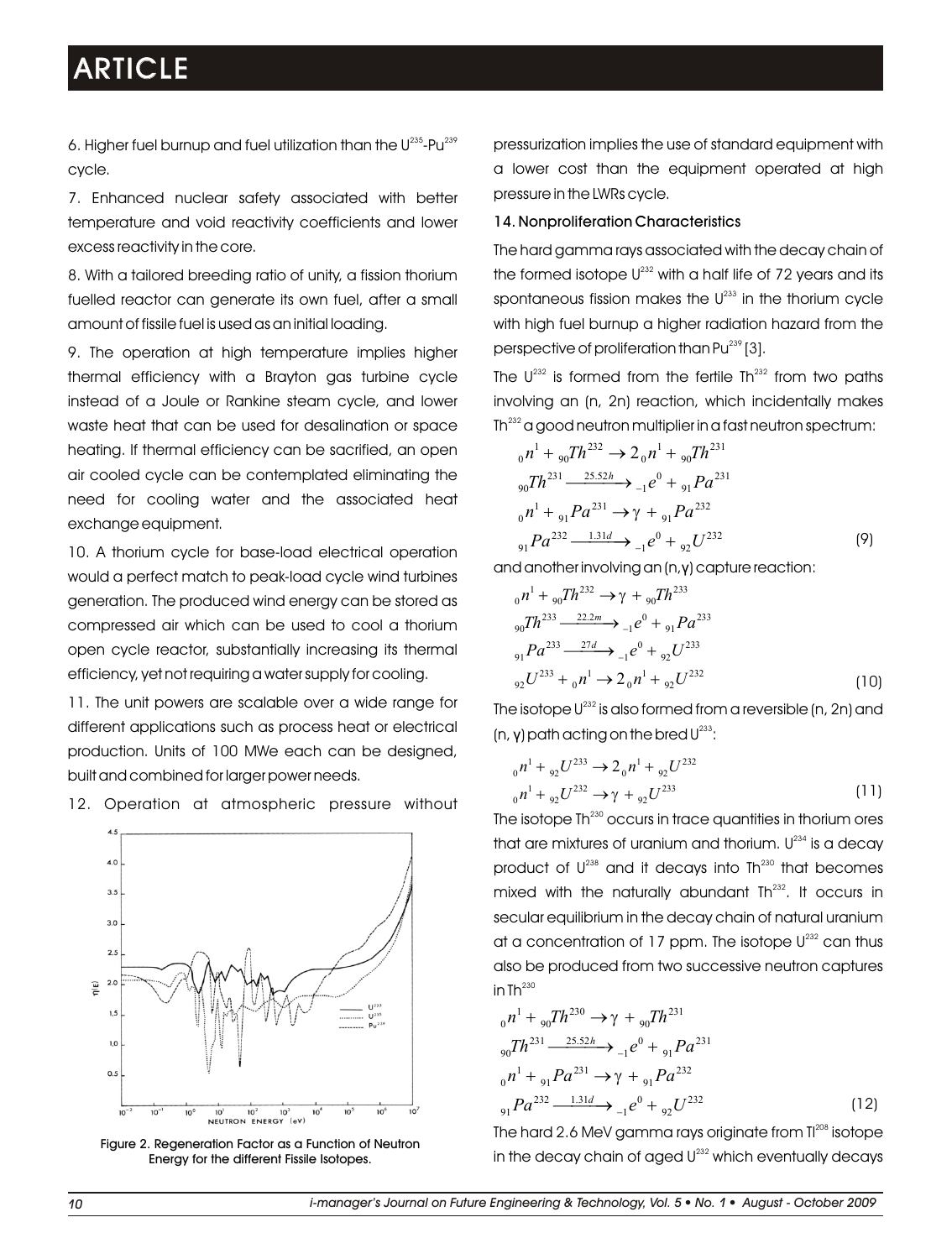into the stable Pb $^{\rm 208}$  isotope

$$
{}_{92}U^{232} \xrightarrow{\phantom{0}72a} {}_{90}Th^{228} + {}_{2}He^4
$$
  
\n
$$
{}_{90}Th^{228} \xrightarrow{\phantom{0}1.913a} {}_{98}Ra^{224} + {}_{2}He^4
$$
  
\n
$$
{}_{88}Ra^{224} \xrightarrow{\phantom{0}3.66d} {}_{86}Rn^{220} + {}_{2}He^4
$$
  
\n
$$
{}_{86}Rn^{220} \xrightarrow{\phantom{0}55.6s} {}_{82}Po^{216} + {}_{2}He^4
$$
  
\n
$$
{}_{84}Po^{216} \xrightarrow{\phantom{0}0.15s} {}_{82}Pb^{212} + {}_{2}He^4
$$
  
\n
$$
{}_{82}Pb^{212} \xrightarrow{\phantom{0}10.64h} {}_{83}Bi^{212} + {}_{1}e^0
$$
  
\n
$$
{}_{83}Bi^{212} \xrightarrow{\phantom{0}6.6m} {}_{64\%} {}_{81}Po^{212} + {}_{1}e^0
$$
  
\n
$$
{}_{83}Bi^{212} \xrightarrow{\phantom{0}0.6m} {}_{36\%} {}_{81}Tl^{208} + {}_{2}He^4
$$
  
\n
$$
{}_{84}Po^{212} \xrightarrow{\phantom{0}0.298\mu s} {}_{82}Pb^{208} (stable) + {}_{2}He^4
$$
  
\n
$$
{}_{81}Tl^{208} \xrightarrow{\phantom{0}3.053m} {}_{82}Pb^{208} (stable) + {}_{-1}e^0 + \gamma (2.6146MeV) \qquad (13)
$$

For comparison, the  $U^{233}$  decay chain eventually decays into the stable  $Bi^{209}$  isotope

$$
y_2 U^{233} \xrightarrow{1.592k0^{-5}a} y_0 Th^{229} + {}_{2}He^{4}
$$
  
\n
$$
y_0 Th^{229} \xrightarrow{7340a} s_8 Ra^{225} + {}_{2}He^{4}
$$
  
\n
$$
s_8 Ra^{225} \xrightarrow{14.8d} s_9 Ac^{225} + {}_{-1}e^{0}
$$
  
\n
$$
s_9 Ac^{225} \xrightarrow{10.0d} s_8 F r^{221} + {}_{2}He^{4}
$$
  
\n
$$
s_7 Fr^{221} \xrightarrow{4.8m} s_8 At^{217} + {}_{2}He^{4}
$$
  
\n
$$
s_5 At^{217} \xrightarrow{32.3ms} s_3 Bi^{213} + {}_{2}He^{4}
$$
  
\n
$$
s_3 Bi^{213} \xrightarrow{45.6m} s_4 Po^{213} + {}_{-1}e^{0}
$$
  
\n
$$
s_4 Po^{213} \xrightarrow{4.2 \mu s} s_2 Pb^{209} + {}_{2}He^{4}
$$
  
\n
$$
s_2 Pb^{209} \xrightarrow{3.28h} s_8 Bi^{209} (stable) + {}_{-1}e^{0}
$$
  
\n(14)

A 5-10 proportion of  $U^{232}$  in the  $U^{232}$ - $U^{233}$  mixture has a radiation equivalent dose rate of about 1,000 cSv (rem)/hr at a 1 meter distance for decades making it a highly proliferation resistant cycle if the  $Pa<sup>233</sup>$  is not separately extracted and allowed to decay into pure U $^{233}.$ 

The Pa $^{233}$  cannot be chemically separated from the U $^{232}$  if the design forces the fuel to be exposed to the neutron flux without a separate blanket region, making the design failsafe with respect to proliferation and if a breeding ratio of unity is incorporated in the design.

Such high radiation exposures would lead to incapacitation within 1-2 hours and death within 1-2 days of any potential proliferators.

The International Atomic Energy Agency (IAEA) criterion for fuel self protection is a lower dose equivalent rate of 100 cSv(rem)/hr at a 1 meter distance. Its denaturing requirement for U $^{235}$  is 20 percent, for U $^{233}$  with U $^{238}$  it is 12 percent, and for U $^{233}$  denaturing with U $^{232}$  it is 1 percent.

The Indian Department of Atomic Energy (DAE) had plans on cleaning  $U^{233}$  down to a few ppm of  $U^{232}$  using Laser Isotopic Separation (LIS) to reduce the dose to occupational workers.

The contamination of  $\mathsf{U}^{233}$  by the  $\mathsf{U}^{232}$  isotope is mirrored by another introduced problem from the generation of  $\mathsf{U}^{232}$  in the recycling of  $I h^{232}$  due to the presence of the highly radioactive Th $^{228}$  from the decay chain of  $U^{232}$ .

### 15. Conversion, Breeding And Neutron Multiplication

The Th $^{232}$ -U $^{233}$  fuel cycle in fission reactors can have a conversion ratio of larger than unity and become a net breeder of fissile material in thermal spectra if the use of burnable neutron poisons to control long term reactivity is minimized by the use of continuous fueling in a liquid salt or a slurry or the use a geometrical control of the reactivity by the control rods(Table 4).

The threshold for the (n, 2n) reaction at 6 MeV and the (n, 3n) reaction would be more significant in the high energy neutron spectrum of the fusion-fission hybrid than in the case of a thermal neutron spectrum and needs to be quantified(Figure 3).

In addition, in the hard neutron spectrum, fissions will also occur in Th<sup>232</sup> adding more neutrons to be available for fusile as well as fissile breeding(Figure 2).

The fission spectrum average cross section is 14.46 mb, and is a much larger value of 1.181 b for a fusion 14 Mev spectrum for the (n, 2n) reaction:

$$
_{0}n^{1} + _{92}U^{233} \rightarrow 2_{0}n^{1} + _{92}U^{232}
$$
 (15)

and it is 4.08 mb for the (n, γ) reaction:

$$
_{0}n^{1} + _{90}Th^{232} \rightarrow \gamma + _{90}Th^{233}
$$
 (16)

The  $U^{232}/U^{233}$  ratio will depend on the fraction of neutrons above the 6.465 MeV neutron energy threshold. In a fusion spectrum this fraction would be large enough to produce fuel that is unusable for weapons manufacture.

#### 16. Dosimetry

The International Atomic Energy Agency (IAEA) criterion for occupational protection is an effective dose of 100 cSv (rem)/hr at a 1 meter distance from the radiation source.

It is the decay product  $I^{208}$  in the decay chain of  $U^{232}$  and not  $U^{232}$  itself that generates hard gamma rays. The  $II^{208}$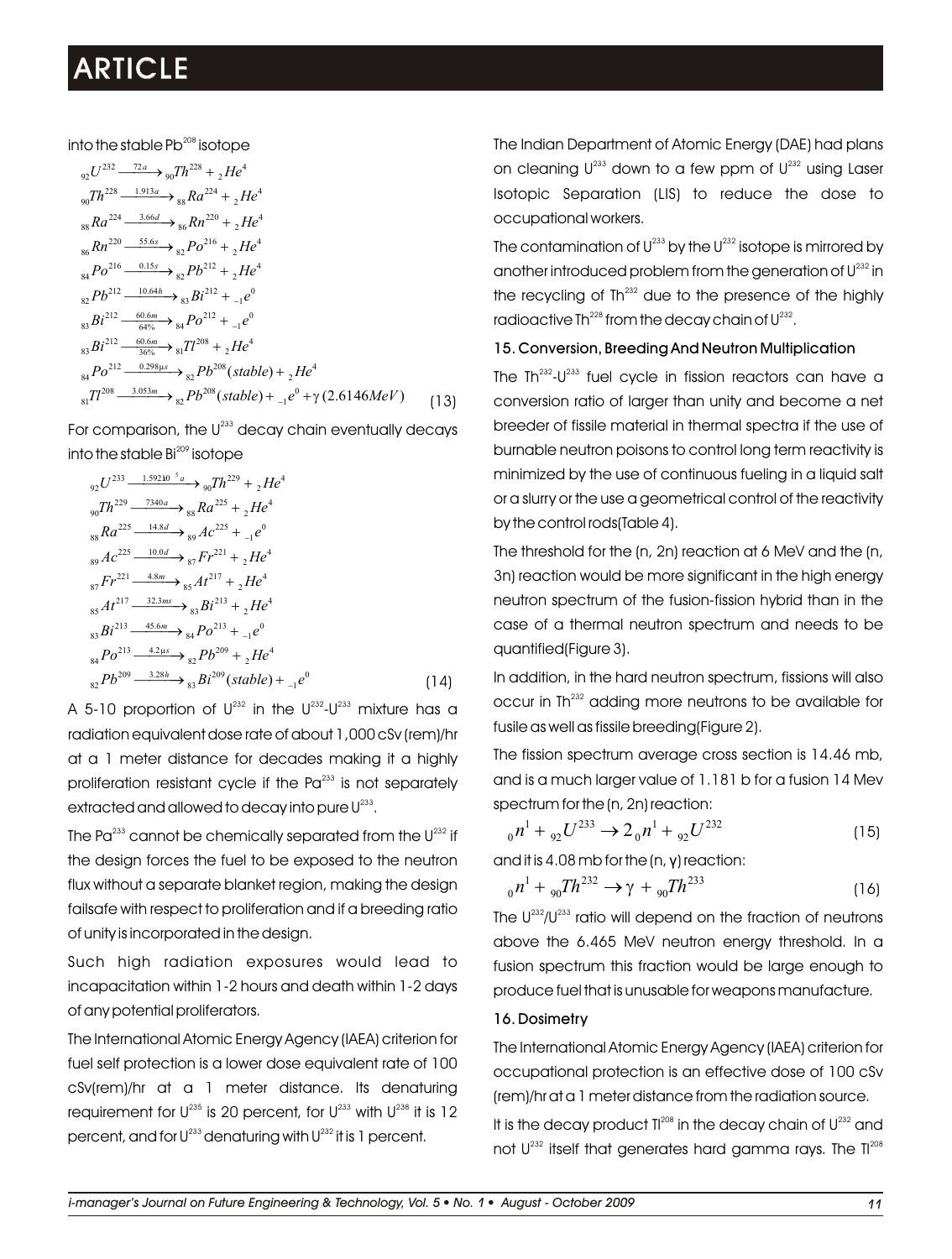| Reaction  | Thermal<br>0.0253 eV<br>average | <b>Maxwellian</b><br>average at<br>$0.025$ eV |                          |                            | g-<br>factor | Resonance<br>Integral | 14-MeV<br>spectrum<br>average | Fission<br>Spectrum<br>average |  |
|-----------|---------------------------------|-----------------------------------------------|--------------------------|----------------------------|--------------|-----------------------|-------------------------------|--------------------------------|--|
| total     | 20.12                           | 19.26                                         |                          |                            | 080.         | ٠                     | 5.740                         | 7.633                          |  |
| elastic   | 12.72                           | 12.71                                         |                          |                            | 1.128        | ٠                     | 2.681                         | 4.579                          |  |
| inelastic |                                 |                                               | E threshold              | $= 4.921 \times 10^{4}$ eV |              |                       | $726.0 \times 10^{-3}$        | 2.875                          |  |
| (n, 2n)   |                                 |                                               | $E$ <sub>threshold</sub> | $= 6.465x10^{6}$ eV        |              |                       | 1.181                         | $14.46 \times 10^{-3}$         |  |
| (n,3n)    |                                 |                                               | E threshold              | $= 1.161 \times 10^7$ eV   |              |                       | $800.0 \times 10^{-3}$        | $113.6 \times 10^{-6}$         |  |
| fission   | 53.68 x10 <sup>-6</sup>         | $47.65 \times 10^{-6}$                        |                          |                            | 1.002        | 635.9 x $10^{-3}$     | $350.0 \times 10^{-3}$        | 78.32 x10 <sup>-3</sup>        |  |
| capture   | 7.400                           | 6.545                                         |                          |                            | 0.998        | 84.94                 | $1.920 \times 10^{-3}$        | 85.93 x10 <sup>-3</sup>        |  |

Table 4. Averaged Neutron Cross Sections for Th<sup>232</sup>. Source: JENDL-3.3.

would appear in aged  $U^{233}$  over time after separation emitting a hard 2.6416 MeV gamma ray photon. It accounts for 85 percent of the total effective dose 2 years after separation. This implies that manufacturing of  $\mathsf{U}^{^{233}}$ should be undertaken in freshly purified  $\textsf{U}^{\text{233}}$ . Aged  $\textsf{U}^{\text{233}}$ would require heavy shielding against gamma radiation. In comparison, Pu $^{239}$  containing Pu $^{241}$  with a half life of 14.4 years, the most important source of gamma ray radiation is from the Am $^{241}$  isotope with a 433 years half life that emits low energy gamma rays of less than 0.1 MeV in energy. For weapons grade Pu $^{239}$  with about 0.36 percent Pu $^{241}$  this does not present a major hazard but the radiological hazard becomes significant for reactor grade Pu<sup>239</sup>

The generation of Pu $^{241}$  as well as Pu $^{240}$  and Am $^{241}$  from U $^{238}$ follows the following path:

containing about 9-10 percent Pu<sup>241</sup>.



Figure 3. The Cross Section Distribution for the (n, 2n) and n( 3n) Neutron Multiplication Reactions in Th232 showing Energy Thresholds at 6.465 and 11.61 MeV. Source: JENDL.

$$
{}_{93}Np^{239} \xrightarrow{2.35d} {}_{-1}e^{0} + {}_{94}Pu^{239}
$$
  
\n
$$
{}_{0}n^{1} + {}_{94}Pu^{239} \rightarrow \gamma + {}_{94}Pu^{240}
$$
  
\n
$$
{}_{0}n^{1} + {}_{94}Pu^{240} \rightarrow \gamma + {}_{94}Pu^{241}
$$
  
\n
$$
{}_{94}Pu^{241} \xrightarrow{14.7a} {}_{-1}e^{0} + {}_{95}Am^{241}
$$
\n(17)

Plutonium containing less than 6 percent  $Pu^{240}$  is considered as weapons-grade(Table 4).

The gamma rays from  $Am<sup>241</sup>$  are easily shielded against with Pb shielding. Shielding against the neutrons from the spontaneous fissions in the even numbered Pu $^{238}$  and Pu $^{240}$ isotopes accumulated in reactor grade plutonium requires the additional use of a thick layer of a neutron moderator containing hydrogen such as paraffin or plastic, followed by a layer of neutron absorbing material and then additional shielding against the gamma rays generated from the neutron captures(Table 5).

The generation of Pu $^{238}$  and Np $^{237}$  by way of (n, 2n) rather than (n,γ) reactions follows the path:

$$
{}_{0}n^{1} + {}_{92}U^{238} \rightarrow 2 {}_{0}n^{1} + {}_{92}U^{237}
$$
  
\n
$$
{}_{92}U^{237} \xrightarrow{6.75d} {}_{-1}e^{0} + {}_{93}Np^{237}
$$
  
\n
$$
{}_{0}n^{1} + {}_{93}Np^{237} \rightarrow \gamma + {}_{93}Np^{238}
$$
  
\n
$$
{}_{93}Np^{238} \xrightarrow{2.12d} {}_{-1}e^{0} + {}_{94}Pu^{238}
$$
\n(18)

The production of Pu<sup>238</sup> for radioisotopic sources for space applications follows the path of chemically separating Np<sup>237</sup> from spent LWR fuel and then neutron irradiating it to produce Pu<sup>238</sup>.

Both reactor-grade plutonium and  $U^{233}$  with  $U^{232}$  would pose a significant radiation dose equivalent hazard for manufacturing personnel as well as military personnel,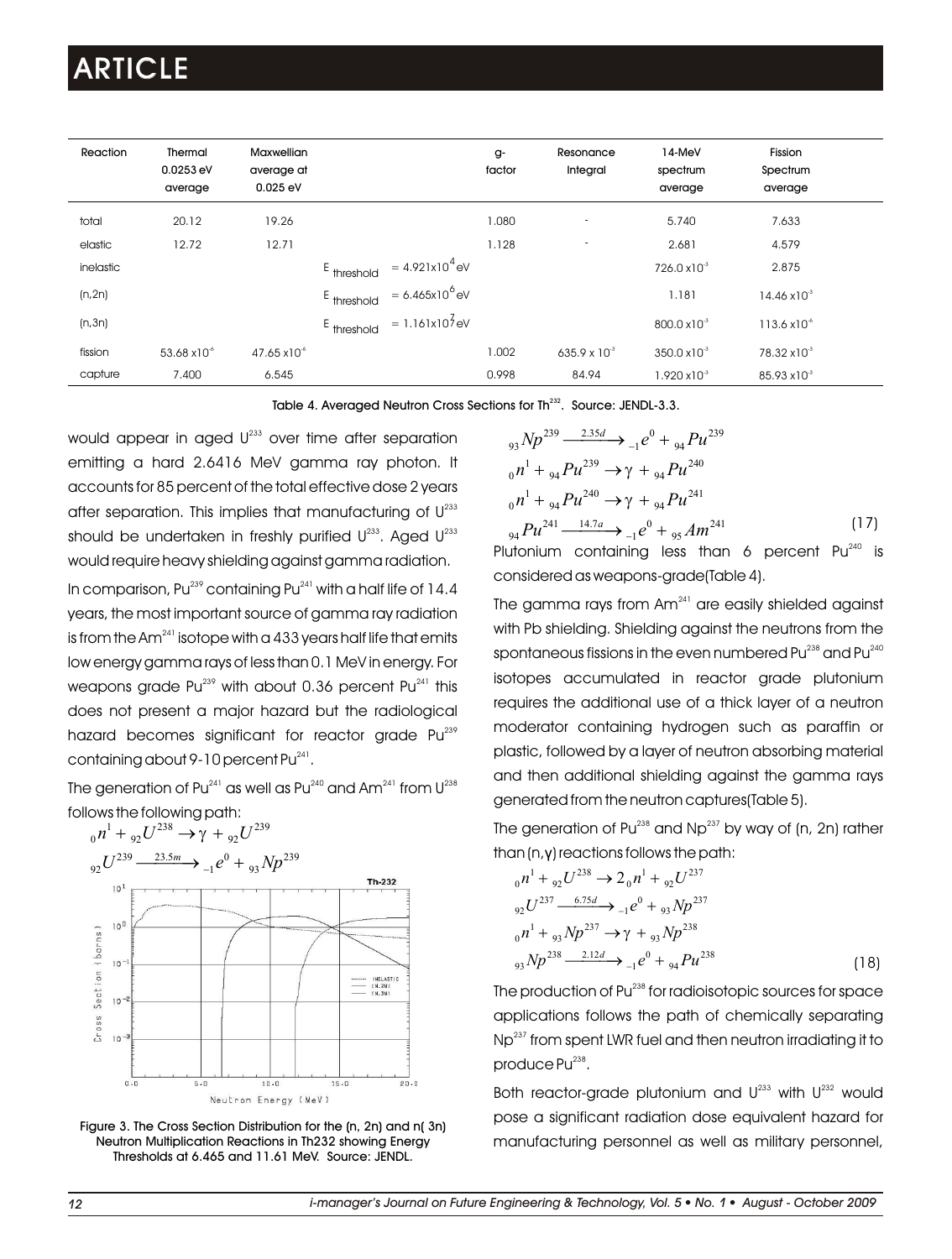which precludes their use in weapons manufacture in favor of  $\mathsf{U}^{^{235}}$  and weapons-grade Pu $^{^{239}}$ .

### 17. Safety Features

The molten salt has a substantial negative temperature coefficient of reactivity. As the temperature increases, the coolant's density decreases, and the power level subsequently decreases, leading to a decrease in temperature.

A freeze plug in a drain at the reactor vessel would be continuously cooled. If the cooling were stopped; caused for instance by a power failure, the plug would melt draining the entire molten salt through gravity to storage tanks shutting down the chain reaction.

### 18. Discussion

The use of the thorium cycle in a fusion fission hybrid could bypass the stage of fourth generation breeder reactors in that the energy multiplication in the fission part allows the satisfaction of energy breakeven and the Lawson

| Isotopic<br>composition<br>[percent]     | $P_{11}$ <sup>239</sup><br>weapons<br>grade | $P_{11}$ <sup>239</sup><br>reactors<br>grade | $11^{233}$ | $11^{233}$<br>$+1$<br>ppm U <sup>232</sup> |
|------------------------------------------|---------------------------------------------|----------------------------------------------|------------|--------------------------------------------|
|                                          |                                             |                                              | 0.0000     | 0.0001                                     |
| $11^{233}$                               |                                             |                                              | 100,0000   | 99.9999                                    |
| Pu <sup>238</sup>                        | 0.0100                                      | 1.3000                                       |            |                                            |
| $P_{U}$ <sup>239</sup>                   | 93,8000                                     | 60,3000                                      |            |                                            |
| Pu <sup>240</sup>                        | 5.8000                                      | 24.3000                                      |            |                                            |
| $PU^{241}$                               | 0.3500                                      | 9.1000                                       |            |                                            |
| $P11^{242}$                              | 0.0200                                      | 5.0000                                       |            |                                            |
| Density<br>$\left[\text{gm/cm}^3\right]$ | 19.86                                       | 19.86                                        | 19.05      | 19.05                                      |
| Radius [cm]                              | 3.92                                        | 3.92                                         | 3.96       | 3.96                                       |
| Weight [kg]                              | 5                                           | 5                                            | 5          | 5                                          |

| Table 5. Typical Compositions of Fuels in the Uranium |  |
|-------------------------------------------------------|--|
| and Thorium Fuel Cycles [9].                          |  |

| Fuel.<br>U <sup>232</sup> /U <sup>233</sup> | Time to 5cSveffective<br>dose [hr] | Effective dose rate<br>cSv/hr |
|---------------------------------------------|------------------------------------|-------------------------------|
| 0.01                                        | 0.039                              | 127.0000                      |
| 100ppm                                      | 3.937                              | 1.2700                        |
| 5 ppm                                       | 84.746                             | 0.0590                        |
| 1 ppm                                       | 384.615                            | 0.0130                        |
| Reactor grade Pu 239                        | 609.756                            | 0.0082                        |
| Weapons grade Pu 239                        | 3846.154                           | 0.0013                        |

Table 6. Glove Box Operation dose rate required to accumulate a limiting occupational 5 cSv (rem) dose equivalent from a 5 kg metal sphere, one year after separation at a 1/2 meter distance [8].

condition in magnetic and inertial fusion reactor designs. This allows for the incremental development of the technology for the eventual introduction of a pure fusion technology.

There is a need to start the research on vessels, piping and pumps made of ceramics or carbon aiming at operation o at 900 C or higher. A 5-10 MWth test reactor would be built to test the materials to be later scaled to commercial size. Within the current state of knowledge, plants can be readily built for operation at around 650 °C.

Such an alternative sustainable paradigm or architecture would provide the possibility of a well optimized fusionfission thorium hybrid for sustainable long term fuel availability with the added advantages of higher temperatures thermal efficiency for process heat production, proliferation resistance and minimized waste disposal characteristics.

### References

[1]. M. M. H. Ragheb, R. T. Santoro, J. M. Barnes, and M. J. Saltmarsh, "Nuclear Performance of Molten Salt Fusion-Fission Symbiotic Systems for Catalyzed Deuterium and Deuterium-Tritium Reactors," *Nuclear Technology,* Vol. 48, pp. 216-232, May 1980.

[2]. M. Ragheb and S. Behtash, "Symbiosis of Coupled Systems of Fusion D-3He Satellites and Tritium and 3He Generators," *Nuclear Science and Engineering,* Vol. 88, pp. 16-36, 1984.

[3]. M. Ragheb and C. W. Maynard, "On a Nonproliferation Aspect of the Presence of  $U^{232}$  in the  $U^{233}$ fuel cycle," *Atomkernenergie,* 1979.

[4]. M. M. H. Ragheb, M. Z. Youssef, S. I. Abdel-Khalik, and C. W. Maynard, "Three-Dimensional Lattice Calculations for a Laser-Fusion Fissile Enrichment Fuel Factory," *Trans. Am. Nucl. Soc.*, Vol. 30, 59, 1978.

[5]. M. M. H. Ragheb, S. I. Abdel-Khalik, M. Youssef, and C. W. Maynard, "Lattice Calculations and Three-Dimensional Effects in a Laser Fusion-Fission Reactor," *Nucl. Technol.* Vol. 45, 140, 1979.

[6]. H. A. Bethe, "The Fusion Hybrid," *Nucl. News,* Vol. 21, 7, 41, May 1978.